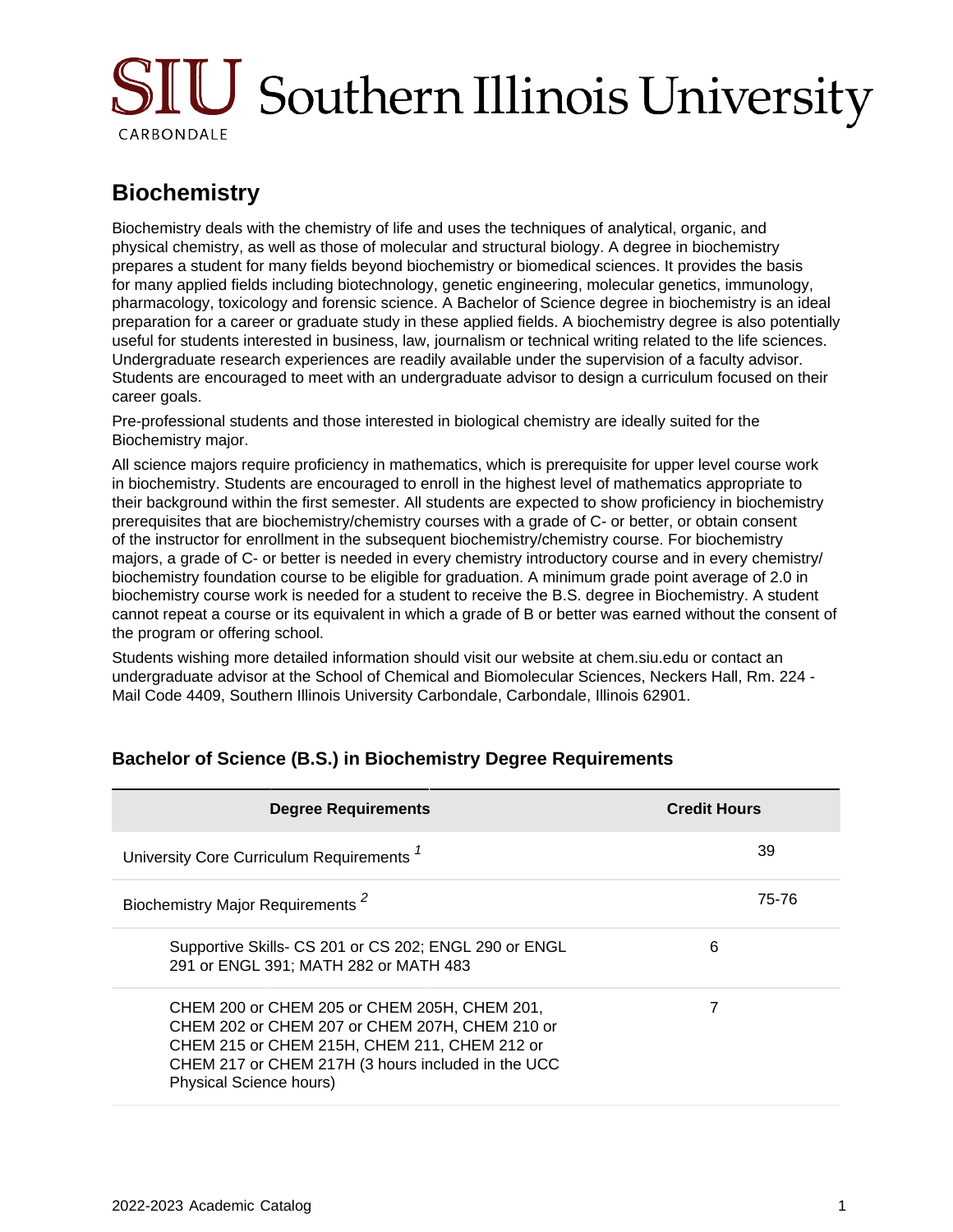| <b>Degree Requirements</b>                                                                                                         | <b>Credit Hours</b> |
|------------------------------------------------------------------------------------------------------------------------------------|---------------------|
| CHEM 330, CHEM 340, CHEM 341, CHEM 350/BCHM<br>350, BCHM 351/CHEM 351, CHEM 360, CHEM 361,<br>CHEM 410, CHEM 411                   | 24                  |
| MATH 150, MATH 250 (3 hours included in the UCC<br>Mathematics hours)                                                              | 5                   |
| MATH 221 or MATH 251 or MATH 305 or MATH 483                                                                                       | $3 - 4$             |
| PHYS 205A, PHYS 255A, PHYS 205B, PHYS 255B                                                                                         | 8                   |
| CHEM 442, CHEM 443                                                                                                                 | 5                   |
| BCHM 452/CHEM 452, BCHM 453/CHEM 453                                                                                               | 5                   |
| <b>BIOL 305, BIOL 306</b>                                                                                                          | 6                   |
| Six credit hours from the following: PHSL 310, MICR 302,<br>MICR 403, MICR 421, PLB 475, BCHM 451B/CHEM 451B,<br>MBMB 453, PLB 471 | 6                   |
| <b>General Electives</b>                                                                                                           | $5-6$               |
| Total                                                                                                                              | 120                 |

 $1$  A total of nine hours of biological science, mathematics, and physical science course work are accounted for in the 39-hour University Core Curriculum requirement. An additional two hours of human health are accounted for if students choose PHSL 310 as part of the Biochemistry.

 $2$  A total of three hours of biological sciences are completed with biological chemistry or biochemistry. CHEM 451A/BCHM 451A may substitute for CHEM 350/BCHM 350, if a student continues with CHEM 451B/BCHM 451B. Prerequisite is MATH 106, MATH 111 or MATH 108 and MATH 109. The elective hours are decreased by three to six hours for students who place into a course lower than calculus.

## **Transfer Credit**

Credit for a course in Biochemistry successfully completed at another accredited institution will be accepted to meet major or minor requirements in Biochemistry at SIU, subject to the following conditions:

- 1. The course number must bear a program prefix clearly indicating the course is a Biochemistry course.
- 2. The course must have covered substantially the same material as a course currently offered at SIU to meet major requirements.
- 3. Any course used to meet major or minor requirements in chemistry must be explicitly approved by the School of Chemical and Biomolecular Sciences.

## **Technology Fee**

The College of Agricultural, Life, and Physical Sciences assesses undergraduate majors a technology fee of \$4.58 per credit hour up to 12 credit hours. The fee is charged Fall and Spring semester.